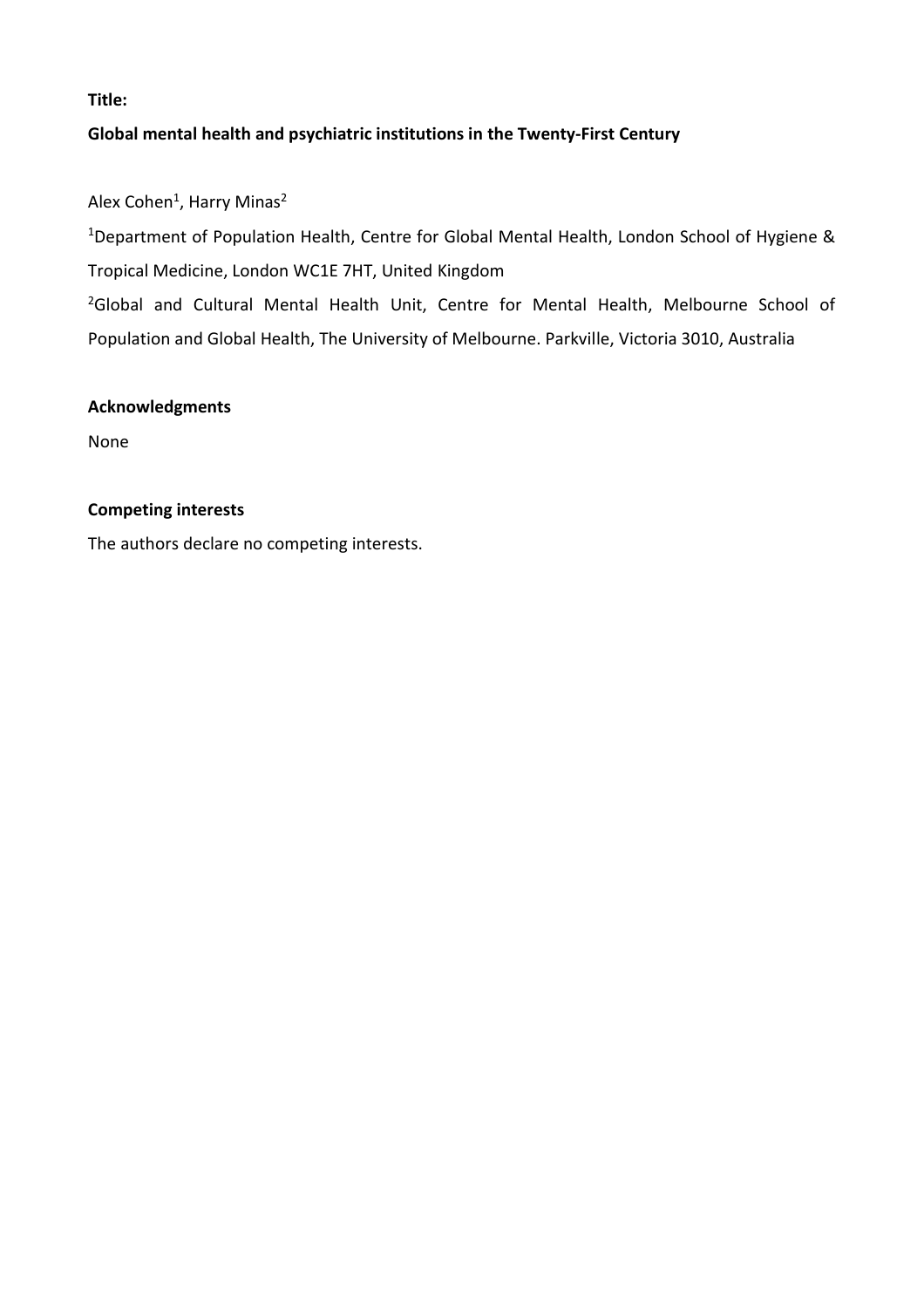### **Abstract**

In the 19<sup>th</sup> Century, psychiatric institutions were the focus of thousands of articles in the leading English-language medical and psychiatric journals. This area of concern remained high through the first half of the 20<sup>th</sup> Century, with some decline in the number of published articles in the second half of the 20<sup>th</sup> Century as de-institutionalisation gathered pace. The number of articles about this topic has declined sharply in the past 25 years, and psychiatric institutions are not the focus of any of the Grand Challenges in Global Mental Health even though psychiatric institutions of all kinds are widely acknowledged to be the among the main sites of human rights abuses. In this commentary we present examples of impressive transformations of institutions in Sri Lanka and Vietnam, and suggest that the field of global mental health should devote more of its efforts to improving the lives of persons with mental disorders who have been incarcerated in a variety of settings, often under the care of mental health specialists.

### **The rise and fall of interest in mental hospitals**

In the  $19<sup>th</sup>$  Century, asylums for persons with mental disorders were an important topic in the precursors to five of the leading English-language medical and psychiatric journals: *The New England Journal of Medicine* (NEJM), *The Lancet*, *The British Journal of Psychiatry* (BJP), *The British Medical Journal* (BMJ), and *The American Journal of Psychiatry* (AJP). Between 1812 and 1899, these journals published 1,354 articles with titles that contained the word 'asylum' and many more that contained 'asylum' somewhere in the text (see Table below). The earliest article appeared in 1818 and offered a lengthy discussion of the causes of and treatments for 'diseases of the mind,' with specific reference to the work of Dr. Benjamin Rush, the so-called 'Father of American Psychiatry' (Hayward G, 1818). Nine years later, a letter to the Editor of *The Lancet* expressed dismay at conditions in private asylums, urged the English parliament to establish 'public hospitals for insane paupers,' and stressed the need for medical education to include placements in public hospitals in order to improve care (Humanitas, 1827).

The majority of articles about asylums concerned the management of, (e.g., Hawkes J, 1857) mortality and disease in, (Crookshank FG, 1899, Francis C, 1840) and statistics about (e.g., Earle P, 1887) institutions in Great Britain, Ireland and the United States. Indeed, asylums were of such concern that *The Lancet* established a Commission on Lunatic Asylums for the purpose of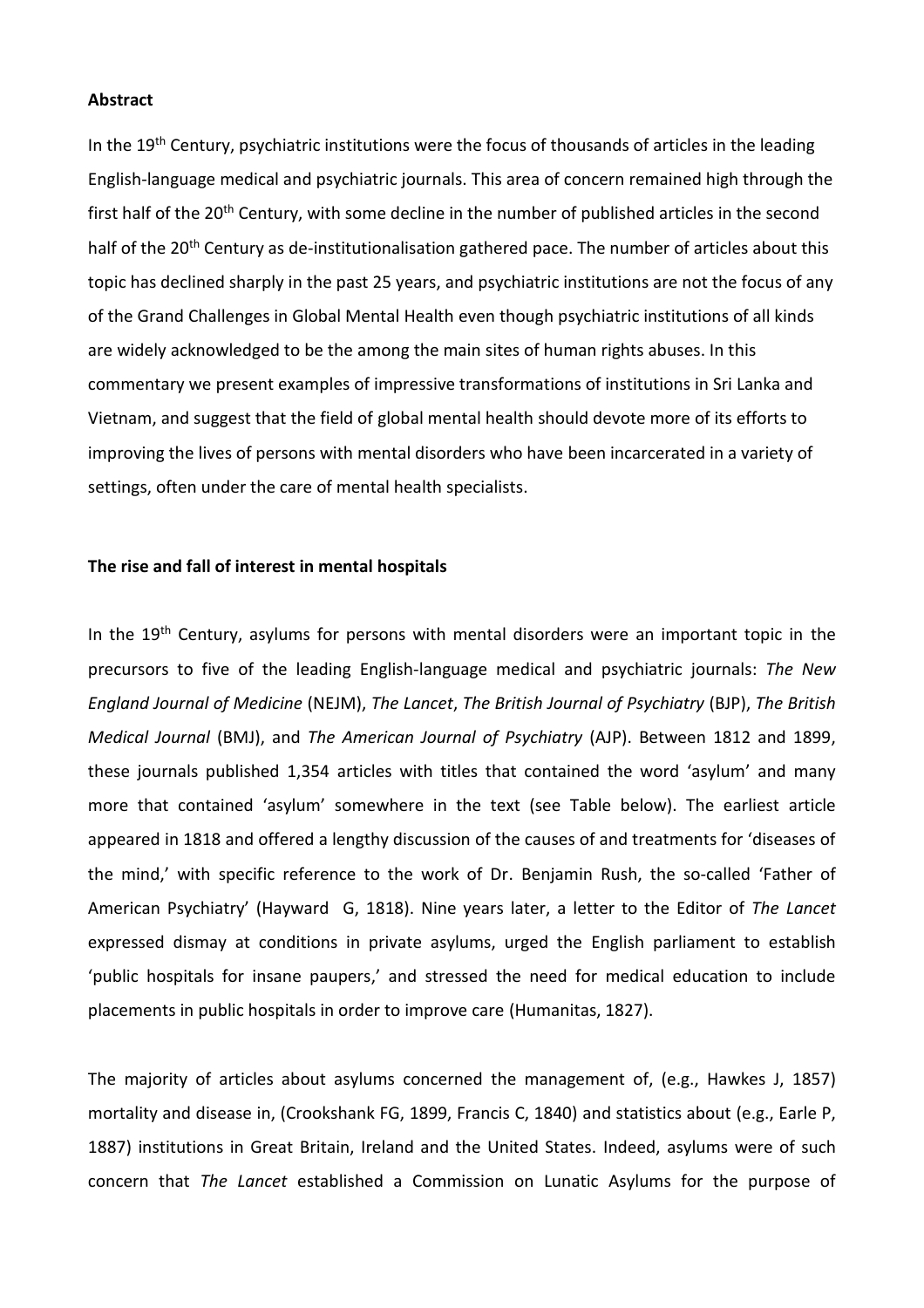determining 'the general character' of the asylums in and around London, documenting the systems of treatment, and to collect statistics 'with a view to estimate the results' of treatment (The Lancet, 1875, 1877).

There was also interest in institutions in Europe and beyond. For example, in 1830, *The Boston Medical and Surgical Journal* (precursor to NEJM) published a paper that described conditions in the asylum of Cairo, Egypt (Madden RR, 1830). Later in the century, eight more articles about this asylum were published in *The Journal of Mental Science* (the precursor to the British Journal of Psychiatry) (e.g., Tuke WS, 1879) and *The Lancet* (e.g., Greene HR, 1895). Accounts of the asylum in Palermo, Italy were published in 1835 (Tullidge W, 1835) and 1846 (Wilson R, 1846). The *American Journal of Insanity* (the precursor to the American Journal of Psychiatry) published accounts of visits to European (Earle P, 1841) and Cuban (Earle P, 1852) asylums. Throughout the second half of the 19th Century, *The Journal of Mental Science* published accounts of visits to asylums in a wide variety of countries (e.g., Anonymous, 1860, British Journal of Psychiatry, 1899, Davidson JH, 1875, Fraser D, 1879, Urquhart AR, 1880). And all of these journals published one or more accounts of the Colony of Gheel, the village in Flanders that was the site of an ancient system of foster care for persons with mental illness, and which represented, at least for some patients, an alternative to asylum care (e.g., Earle P, 1851, Parigot J, 1857). The articles about Gheel were part of a larger mid-century debate about the best method of providing care for individuals with severe mental disorders (e.g., Bucknill J, 1861, Loiseau C, 1862).

In the 20<sup>th</sup> Century, the term 'asylum' gradually lost its association with institutional care for individuals with severe mental disorders and other terms took its place. For example, in 1923 the House of Lords in Great Britain passed a bill stipulating that the term 'mental hospital' should replace 'lunatic asylum' (Pasmore ES, 1923), and the term 'psychiatric hospital' appears as early as 1919 in the *American Journal of Insanity* (Silk SA, 1919).

## Table about here

While the frequency of articles about hospitals for persons with severe mental illness declined during the  $20<sup>th</sup>$  Century, those institutions – whether they were termed asylums, mental hospitals or psychiatric hospitals – seemed to remain a topic of interest in these five English language medical journals. However, it appears that this interest has fallen off sharply in the past 25 years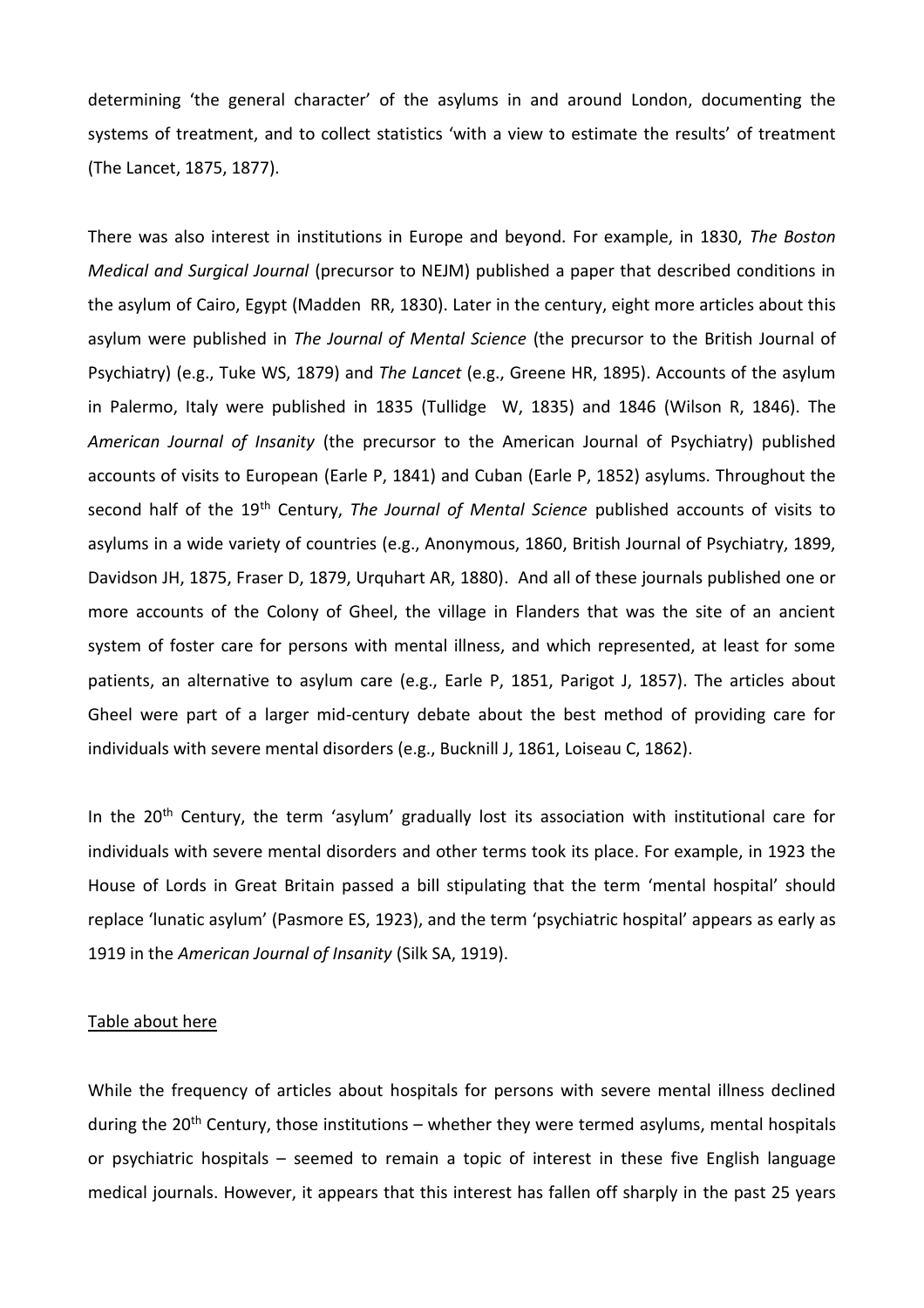(see Table). From one perspective, this is understandable given the 'deinstitutionalization' that occurred during the second half of the 20<sup>th</sup> Century in Western Europe, North America and Australia. This change in the loci of care did not necessarily always improve the lives of persons with severe mental illness, as evidenced by, for example, the horrendous conditions in so-called 'adult homes' in New York City (Levy CJ, 2002) or prisons in France (Human Rights Watch, 2016). In regard to prisons in the Unites States, an editorial in *Lancet Psychiatry* began with the statement, "Have asylums disappeared, or have they simply changed their form? Over the past 50 years these notorious institutions have largely been closed down in the USA and Europe. But before modern society becomes too complacent about this apparent sign of progress, it should ask whether the asylum has been replaced with an environment that similarly constrains and damages vulnerable individuals—prison" (Lancet Psychiatry, 2015).

Whatever its effects in high-income countries, large-scale deinstitutionalization and closure of mental hospitals have not been the dominant narrative in many low- and middle-income countries (LMICs). Mental hospitals continue to be an important and, sometimes, the only treatment facilities in many LMICs. In addition, mental hospitals consume a substantial proportion of the scant financial and human resources that do exist (Saxena S et al., 2007). It is also true that these 'asylums' are widely acknowledged to be the sites of human rights abuses (Bass JK et al., 2012, Drew N et al., 2011, Irmansyah I et al., 2009, WHO, 2012, WHO, 2013), and that abuses also occur in less-obvious sites, e.g., those operated by alternative healers (Carey B, 2015, Krishnakumar A, 2001), social protection centres (Minas H, 2009a) and in communities (Minas H and Diatri H, 2008).

### **Mental hospital reforms are neglected in the current global mental health agenda**

For reasons that are not clear, the obvious and persistent concerns about conditions in these institutions and the urgent and sustained attention needed to reform them are not the focus of any of the Grand Challenges in Global Mental Health (Collins PY et al., 2013, Collins PY et al., 2011, Kaaya S et al., 2013, Ngo VK et al., 2013, Patel V et al., 2013, Rahman A et al., 2013). While it is true that the establishment in LMICs of high-quality community mental health and primary care mental health services, developed in conjunction with general hospital acute care, will make enormous contributions to improving the lives of persons with severe mental disorders, it is also true that the almost exclusive focus on developing community services neglects the deficiencies in treatment quality and human rights protection in these institutions.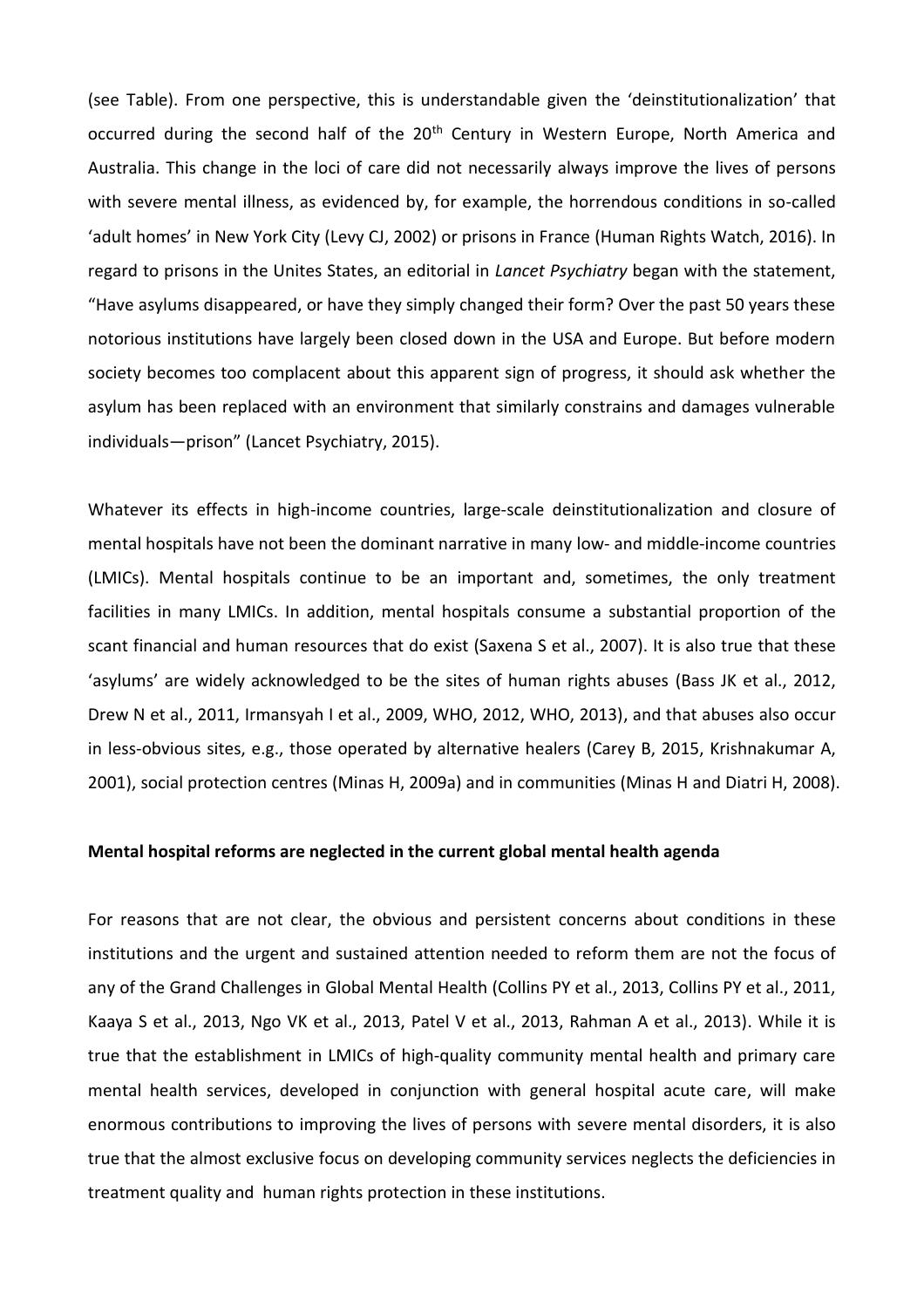This need not be so. We will give two brief examples of impressive transformations of institutions -Angoda Psychiatric Hospital in Sri Lanka and the system of social protection institutions in Vietnam.

### **Transformation of institutions and institutional systems is possible**

The Lunatic Asylum, Angoda was opened by the British colonial administration in 1927, providing 1,728 beds, which were fully occupied within the first year after opening, and had close to 2,200 patients in 1929 (Carpenter J and Mendis N, 1988). Large numbers of patients died annually from diseases associated with over-crowding and poor sanitation, such as tuberculosis, beri-beri, and dysentery. "Angoda, like its two predecessors, was understaffed, underfunded and once again showed the failure of attempts to institutionalize all of Ceylon's mentally ill within one centralized institution." When Professor Edward Mapother came to Ceylon in 1937 to carry out an assessment of Angoda for the British Colonial Government, he described an institution that gave the impression of "a neglected and dilapidated prison…densely packed with a turbulent mob of men" where violence by patients and staff was common. The female wards by then contained nearly 1,000 women, and the total number of patients was more than 3,000.

In the period prior to December 2004,whenthe Indian Ocean tsunami devastated coastal regions of Sri Lanka, there were three psychiatric hospitals in Sri Lanka, Angoda, Mulleriyawa and Hendala, all in the Colombo area, with a total of 1,700 long stay patients. Conditions in these institutions would have been recognizable to Professor Mapother (Mills JH and Jain S, 2009).

The process of post-tsunami reconstruction and recovery offered an opportunity to develop community-based mental health services and to reform the centralized psychiatric institutions in Colombo. The Director of Angoda, Dr. Jayan Mendis, with enormous energy and courage, and with assistance from WHO and other sources, began a sustained and systematic transformation of Angoda hospital, which is now the National Institute for Mental Health (NIMH). The NIMH vision is to be "the centre of excellence for psychiatric care and mental well-being"(National Institute of Mental Health)and aims to promote mental well-being, prevent mental disorders, and to provide high quality treatment and rehabilitation". In the past decade, the NIMH has gradually become a tertiary centre with a range of specialist services, established training program for psychiatrists,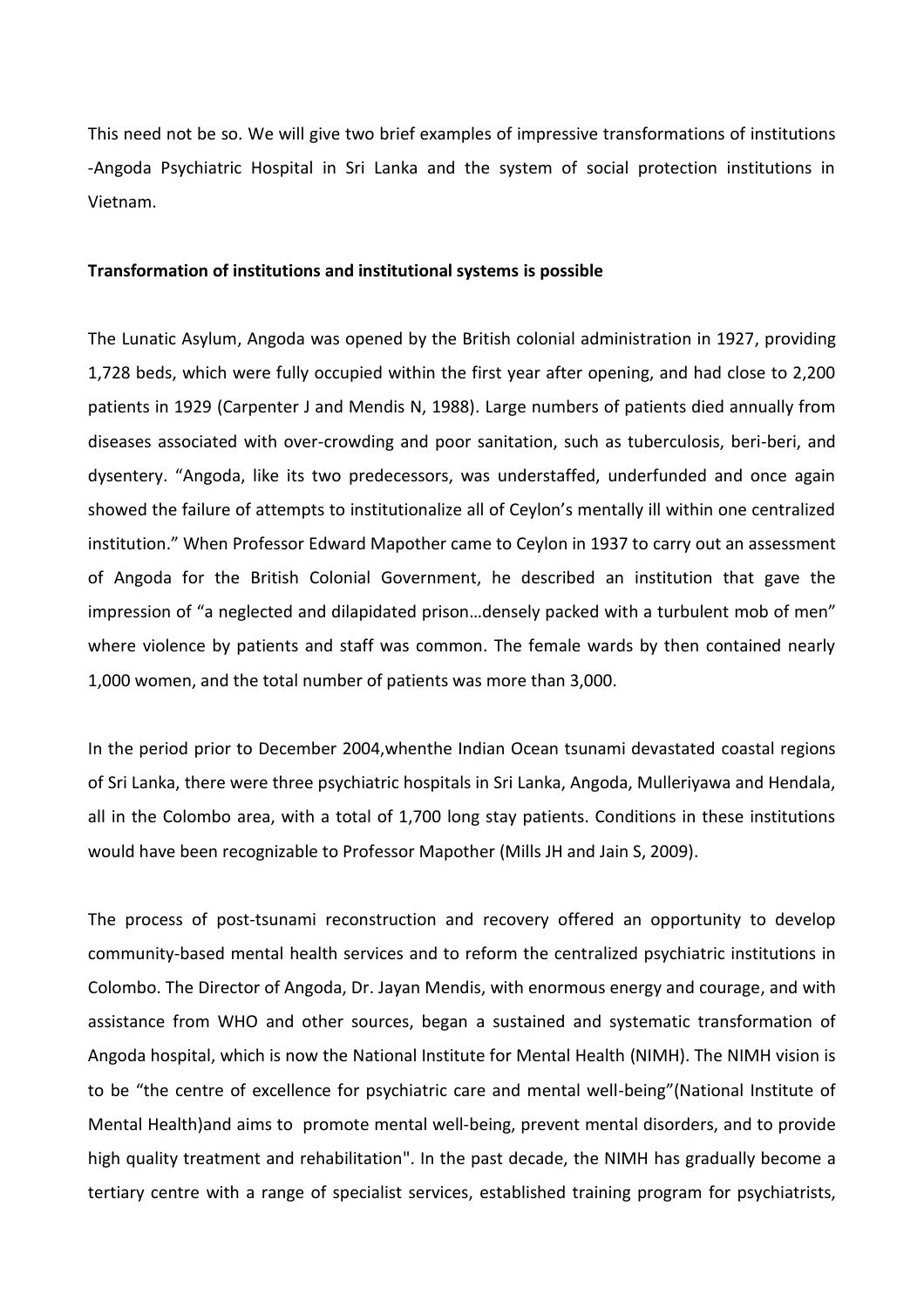general doctors and other mental health disciplines, and is steadily building its research capacity (National Institute of Mental Health, 2015).

To a significant extent these developments were facilitated by the development of community services and the gradual opening of small acute psychiatric units in general hospitals across the country, both of which reduced the demand for admissions in Colombo. The key point, however, is that Angoda was not allowed to languish while attention was focused on developing the rest of the mental health service system. The multiple human rights abuses that were previously a common experience of patients have been eradicated. Such transformations can and should be made in psychiatric institutions everywhere.

In Vietnam a network of social protection centres provides institutional care for persons with mental disorders who may have been treated in a psychiatric hospital but have not recovered sufficiently to live independently in the community, do not have family or other social support, or are homeless. In 2009, one of the authors (HM)was asked by WHO Vietnam to assess the social protection system for persons with mental disorders and to provide recommendations to the Ministry of Labor, Invalids and Social Affairs (MOLISA) on possible reform. The report of the assessment (Minas H, 2009b) concluded that, despite government's increasing attention to the needs of people with serious mental illness and the development of institution-based (mental hospitals and Social Protection Centres) and primary care community-based services, there were substantial weaknesses and deficiencies in basic physical infrastructure; mental health human resources; quality of care; treatment and rehabilitation services; medication supplies; financial support; and human rights protection. The findings were presented to, and discussed in detail with, the Vice Minister responsible for social protection, who readily acknowledged the deficiencies and undertook to implement the eleven recommendations made in the report.

From 2010 to the present all of the recommendations have been implemented. Programs of reform of the mental health and social protection systems, informed by large scale research projects designed to inform mental health and social protection policies and practice, have been initiated by the Ministry of Health and MOLISA (Minas H et al., In press). For example, the National Project 1215 (Community Based Social Support and Rehabilitation for People with Mental Disorders, 2011-2020) - initiated by the Prime Minister and funded by the national government - is a massive program that includes reform and development of social protection centres and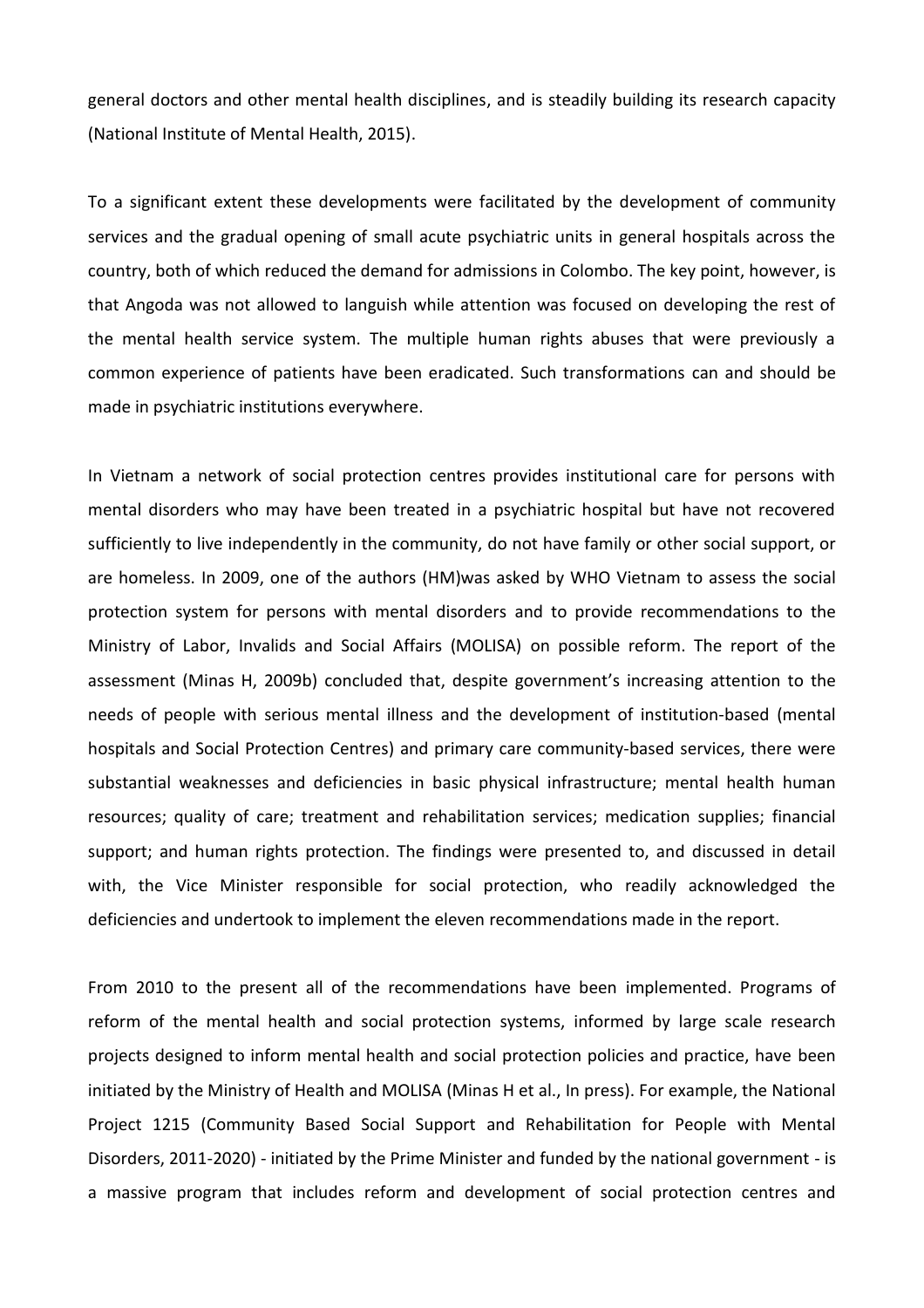community-based services and training 60,000 social workers to staff the community programs. Multiple pilot and demonstration projects are being carried out across the country to evaluate new service designs. In 2014 the government ratified the Convention on the Rights of Persons with Disabilities.

For the first time there is now active collaboration between the Ministry of Health and MOLISA in provision of mental health services, including a joint circular that sets out major new features of the mental health system and respective responsibilities of the two ministries. Furthermore, the National Mental Health Strategy 2016-2025 has been completed and awaits approval by government, and work has commenced on drafting of a mental health law. These developments have been supported by the National Taskforce for Community Mental Health System Development in Vietnam, based in the Ministry of Health, and the Integrated Mental Health System Technical Assistance Project 2010-2015 to support implementation of the 1215 program, both supported by Atlantic Philanthropies. The relative speed with which these major reforms have been undertaken is an indication of what can be achieved when there is real political commitment and investment by government.

## **Conclusion**

In June 2016, the United Nations Human Rights Council adopted a resolution titled "Mental health and human rights" (Human Rights Council, 2016). Key universal human rights were re-iterated and the specific human rights protections that need to be put in place for persons with mental disorders were highlighted. The Council acknowledged the leadership role of WHO in the field of health and the central place of human rights in the implementation of the Mental Health Action Plan 2013-2020 and reaffirmed the obligation of member states " to promote and protect all human rights and fundamental freedoms and to ensure that policies and services related to mental health comply with international human rights norms." The Council also requested that the UN High Commissioner for Human Rights prepare a report "on the integration of a human rights perspective in mental health and the realization of the human rights and fundamental freedoms of persons with mental health conditions or psychosocial disabilities, including persons using mental health and community services."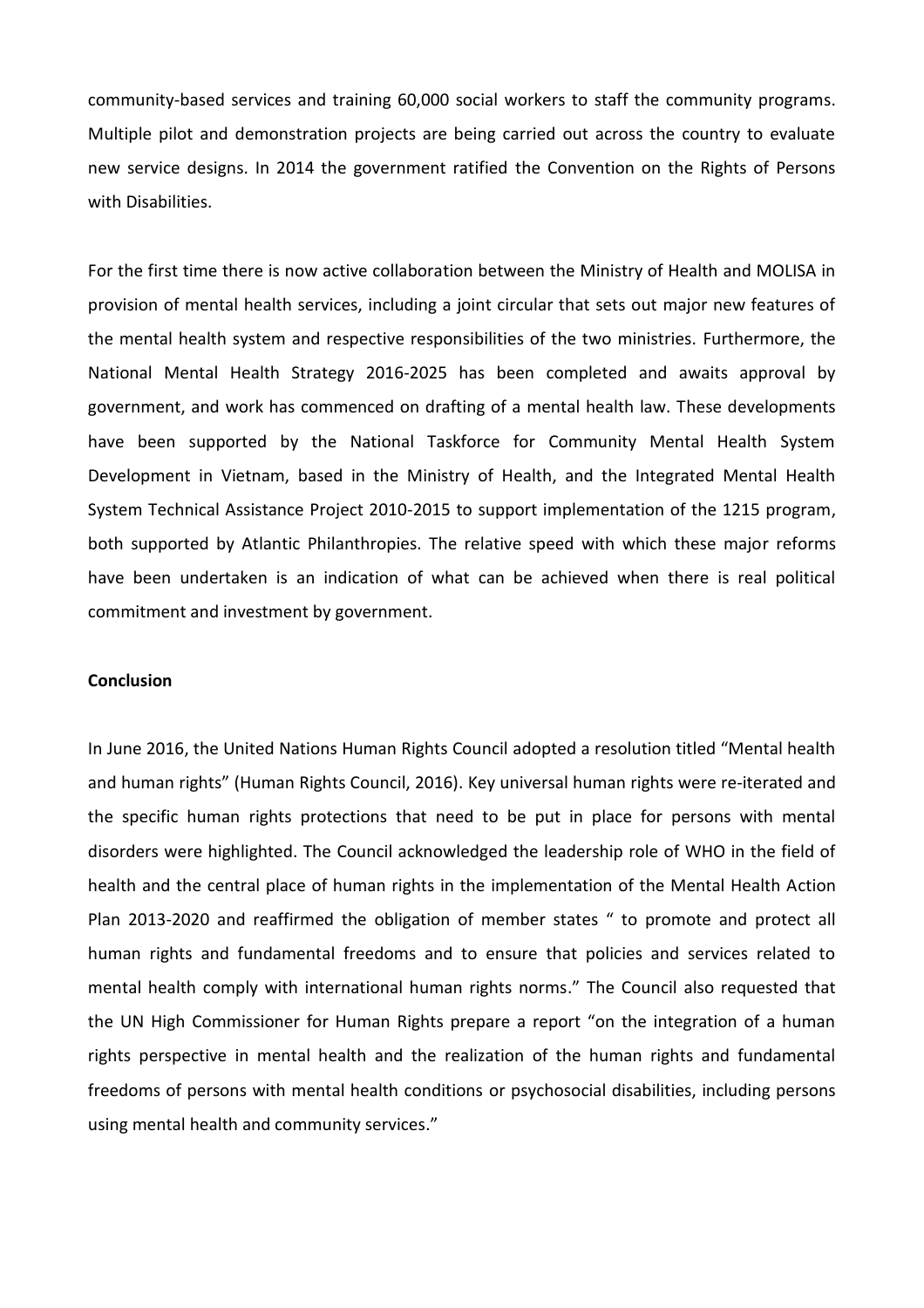As psychiatric institutions are the location of many of the human rights abuses experienced by people with mental disorders, they should be a particular focus for the examination of existing problems – and opportunities for good practice – to be carried out by the UN High Commissioner for Human Rights, in partnership with governments and all key stakeholders. The field of global mental health, which has so far largely neglected the many problems in psychiatric institutions, should be an active partner in this effort, contributing its knowledge, skills and commitment to improving the lives of persons with mental disorders who have been incarcerated in a variety of settings, often under the care of mental health specialists.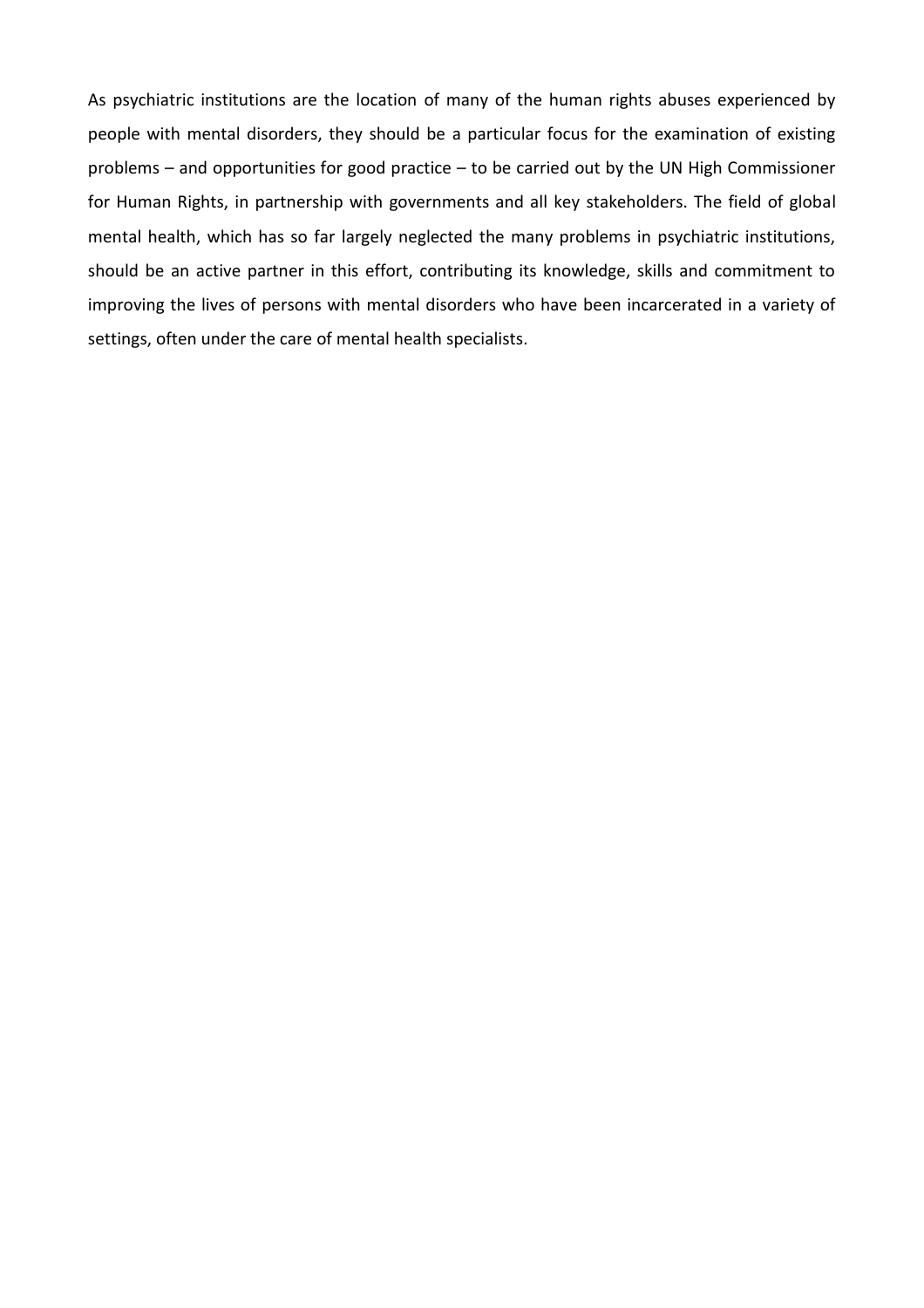## **References**

**Anonymous** (1860). The Jamaica Lunatic Asylum. *The British Journal of Psychiatry,* 6**,** 157-167.

**Bass JK, Bornemann TH, Burkey M, Chehil S, Chen L, Copeland JR, Eaton WW, Ganju V, Hayward E, Hock RS, Kidwai R, Kolappa K, Lee PT, Minas H, Or F, Raviola GJ, Saraceno B & Patel V** (2012). A United Nations General Assembly Special Session for mental, neurological, and substance use disorders: the time has come. *PLoS Med,* 9**,** e1001159.

**British Journal of Psychiatry** (1899). Asylums in India. *The British Journal of Psychiatry,* 45**,** 765- 767.

**Bucknill J** (1861). Valedictory address to the British Association of Medical Officers of Asylums and Hospitals for the Insane. *Journal of Mental Science,* 7**,** 309-318.

**Carey B** (2015). The Chains of Mental Illness in West Africa. *New York Times*, 12 October, p.A1.

**Carpenter J & Mendis N** (1988). *The history of mental health care in Sri Lanka*, Marga Publications.

**Collins PY, Insel TR, Chockalingam A, Daar A & Maddox YT** (2013). Grand challenges in global mental health: integration in research, policy, and practice. *PLoS Med,* 10**,** e1001434.

**Collins PY, Patel V, Joestl SS, March D, Insel TR & Daar AS** (2011). Grand challenges in global mental health. *Nature,* 475**,** 27-30.

**Crookshank FG** (1899). The frequency, causation, prevention, and treatment of phthisis pulmonalis in asylums for the insane. *The British Journal of Psychiatry,* 45**,** 657-683.

**Davidson JH** (1875). A Visit to a Turkish Lunatic Asylum. *The British Journal of Psychiatry,* 21**,** 408-415.

**Drew N, Funk M, Tang S, Lamichhane J, Chavez E, Katontoka S, Pathare S, Lewis O, Gostin L & Saraceno B** (2011). Human rights violations of people with mental and psychosocial disabilities: an unresolved global crisis. *Lancet,* 378**,** 1664-75.

**Earle P** (1841). *A visit to thirteen asylums for the insane in Europe; to which are added a brief notice of similar institutions in trans-atlantic countries and in the United States, and an essay on the causes, duration, termination and moral treatment of insanity,* Philadelphia, J. Dobson, 1841.

**Earle P** (1851). Gheel. *American Journal of Insanity,* 8**,** 67-78.

**Earle P** (1852). THE LUNATIC HOSPITAL AT HAVANA. *American Journal of Psychiatry,* 9**,** 12-19.

**Earle P** (1887). The curability of insanity: a statistical study. *American Journal of Insanity*.

**Francis C** (1840). Mortality in lunatic asylums. *The Lancet,* 35**,** 129.

**Fraser D** (1879). Spanish Asylums. *The British Journal of Psychiatry,* 25**,** 347-358.

**Greene HR** (1895). The Cairo lunatic asylum. *The Lancet,* 146**,** 56.

**Hawkes J** (1857). Management of lunatic asylums. *The Lancet,* 70**,** 97.

**Hayward G** (1818). Some Observations on Dr. Rush's Work, on the Diseases of the Mind, with Remarks on the Nature and Treatment of Insanity. *The New England Journal of Medicine, Surgery and Collateral Branches of Science,* 7**,** 18-34.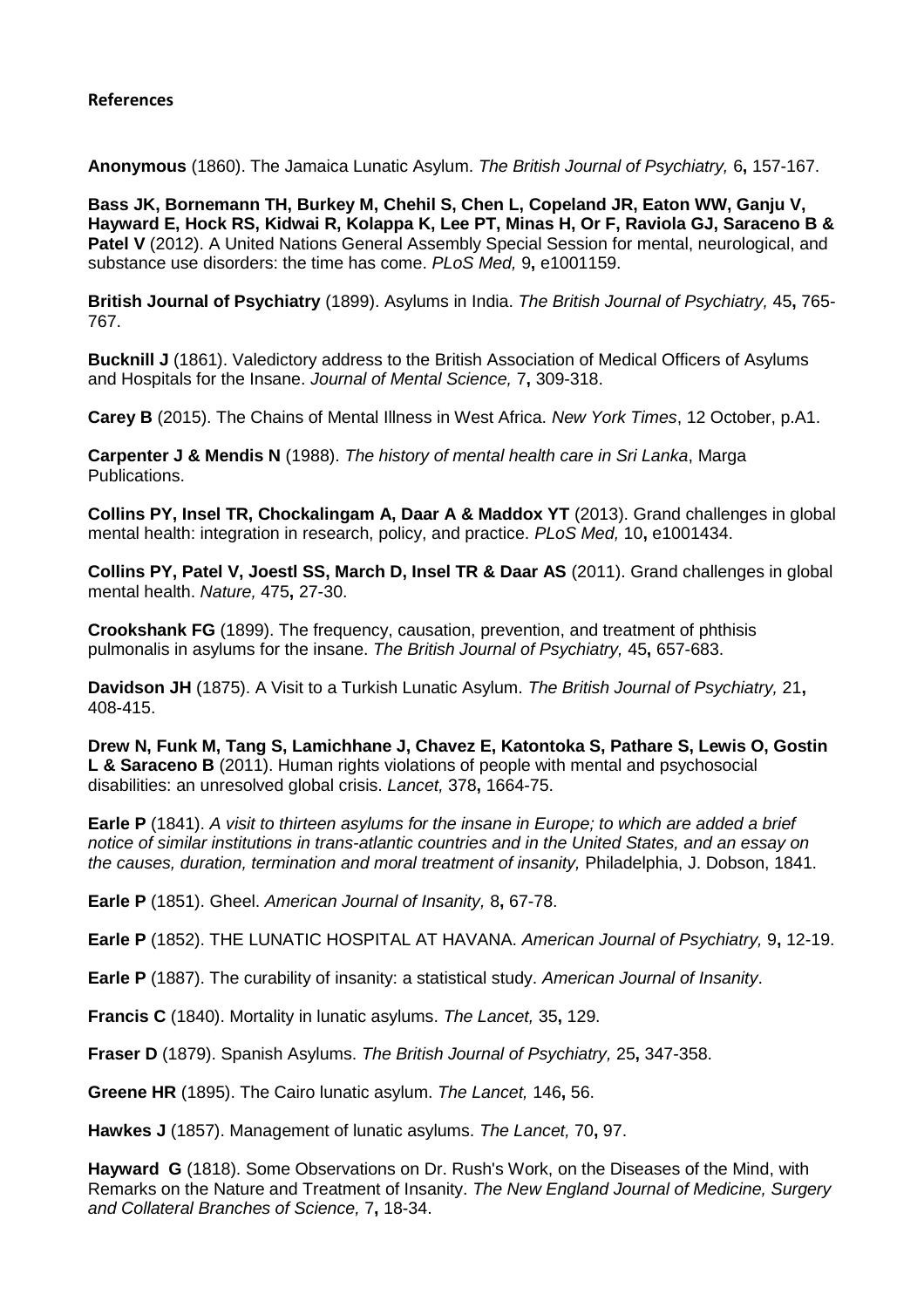**Human Rights Council** (2016). *Mental health and human rights (A/HRC/32/L.26),* Geneva, United Nations.

**Human Rights Watch** (2016). *Double punishment: Inadequate conditions for prisoners with psychosocial disabilities in France,* USA, Human Rights Watch.

**Humanitas** (1827). Lunatic asylums [letter]. *The Lancet,* 8**,** 432.

**Irmansyah I, Prasetyo YA & Minas H** (2009). Human rights of persons with mental illness in Indonesia: more than legislation is needed. *Int J Ment Health Syst,* 3**,** 14.

**Kaaya S, Eustache E, Lapidos-Salaiz I, Musisi S, Psaros C & Wissow L** (2013). Grand Challenges: Improving HIV Treatment Outcomes by Integrating Interventions for Co-Morbid Mental Illness. *PLoS Med,* 10**,** e1001447.

**Krishnakumar A** (2001). Deliverance in Erwadi. *Frontline* [Online], 18. Available: <http://www.hinduonnet.com/fline/fl1817/18171280.htm> [Accessed May 14, 2007].

**Lancet Psychiatry** (2015). The land of the free. *Lancet Psychiatry,* 2**,** 363.

**Levy CJ** (2002). For mentally ill, death and misery. *New York Times*, April 28.

**Loiseau C** (1862). Commission of the Medico-Psychological Society of Paris: Report on Gheel. *Journal of Mental Science,* 8**,** 102-118.

**Madden RR** (1830). The Lunatic Asylum at Cairo Described. *The Boston Medical and Surgical Journal,* 3**,** 185-188.

**Mills JH & Jain S** (2009). 'A Disgrace to a Civilised Community': Colonial Psychiatry and the Visit of Edward Mapother to South Asia, 1937–8. *Clio Medica: Perspectives in Medical Humanities,* 86**,** 223-242.

**Minas H** (2009a). Mentally ill patients dying in social shelters in Indonesia. *Lancet,* 374**,** 592-3.

**Minas H 2009b**. Technical assistance to restructure the Ministry of Labor, Invalids and Social Affairs system of social protection centres for the care of mental health patients: Report to WHO Vietnam.

**Minas H & Diatri H** (2008). Pasung: Physical restraint and confinement of the mentally ill in the community. *Int J Ment Health Syst,* 2**,** 8.

**Minas H, Edington C, La N & Kakuma R** (In press). Mental Health in Vietnam. *In:* MINAS, H. & LEWIS, M. (eds.) *Mental health in Asia and the Pacific: historical and cultural perspectives.* New York: Springer.

**National Institute of Mental Health** *Our vision and mission* [Online]. Colombo. Available: <http://www.nimh.health.gov.lk/index.php/our-vision-and-mission> [Accessed 21 July 2016].

**National Institute of Mental Health** (2015). *Annual Report 2014,* Colombo, Ministry of Health Sri Lanka.

**Ngo VK, Rubinstein A, Ganju V, Kanellis P, Loza N, Rabadan-Diehl C & Daar AS** (2013). Grand Challenges: Integrating Mental Health Care into the Non-Communicable Disease Agenda. *PLoS Med,* 10**,** e1001443.

**Parigot J** (1857). The lunatic colony at Gheel. *The Lancet,* 70**,** 351.

**Pasmore ES** (1923). The First "Mental Hospital". *The Lancet,* 201**,** 1339-1340.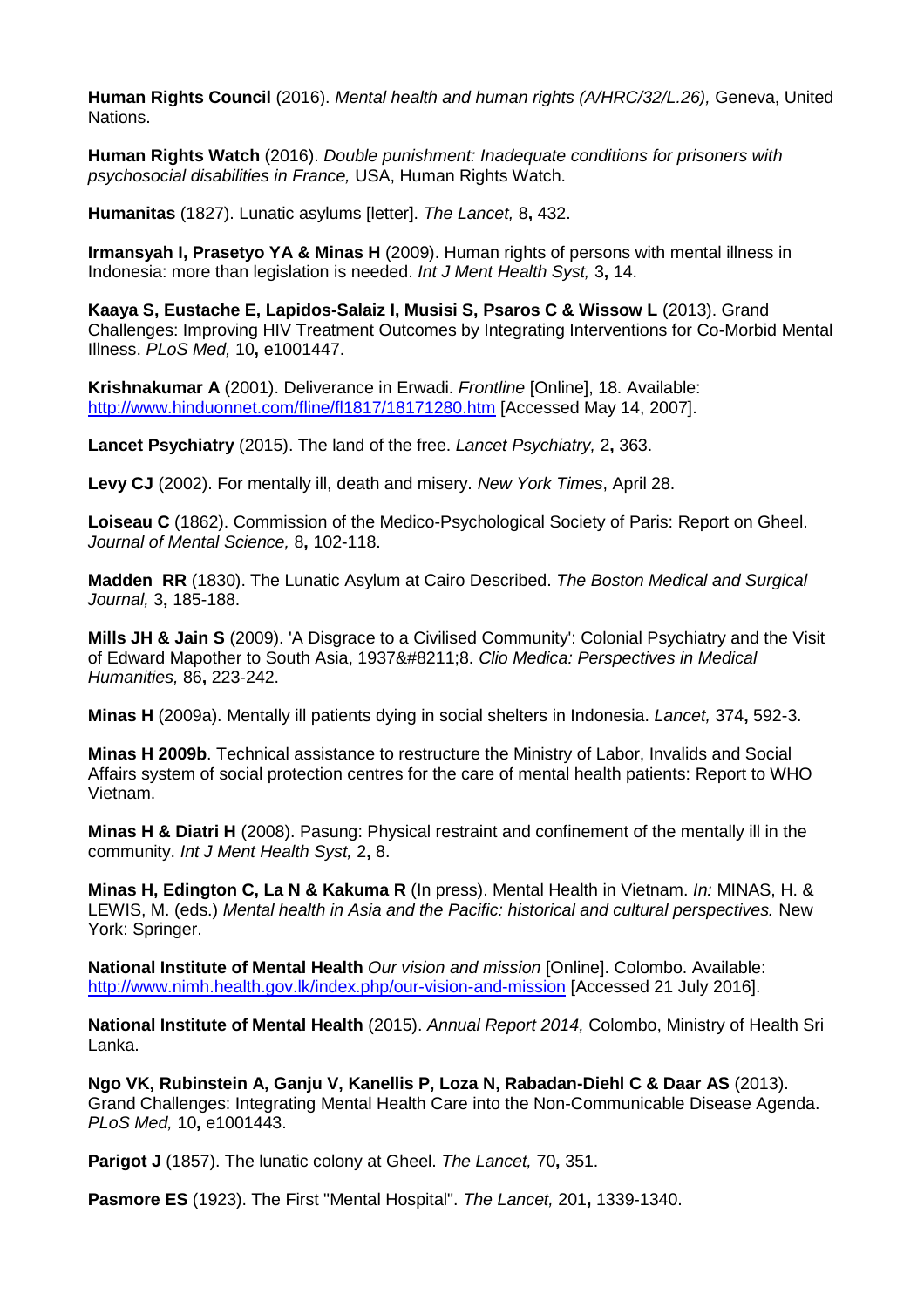**Patel V, Belkin GS, Chockalingam A, Cooper J, Saxena S & Unützer J** (2013). Grand Challenges: Integrating Mental Health Services into Priority Health Care Platforms. *PLoS Med,* 10**,** e1001448.

**Rahman A, Surkan PJ, Cayetano CE, Rwagatare P & Dickson KE** (2013). Grand Challenges: Integrating Maternal Mental Health into Maternal and Child Health Programmes. *PLoS Med,* 10**,** e1001442.

**Saxena S. Thornicroft G. Knapp M & Whiteford H** (2007). Resources for mental health: scarcity, inequity, and inefficiency. *Lancet,* 370**,** 878-889.

**Silk SA** (1919). The problem of pulmonary tuberculosis in a psychiatric hospital. *American Journal of Psychiatry,* 75**,** 393-406.

**The Lancet** (1875). REPORT OF The Lancet Commission ON LUNATIC ASYLUMS. *The Lancet,* 106**,** 816-820.

**The Lancet** (1877). REPORT OF The Lancet Commission ON LUNATIC ASYLUMS. *The Lancet,* 109**,** 464-467.

**Tuke WS** (1879). Two Visits to the Cairo Asylum, 1877 and 1878. *The British Journal of Psychiatry,* 25**,** 48-53.

**Tullidge W** (1835). Description of the Royal Hospital for the Insane, at Palermo. *The Boston Medical and Surgical Journal,* 12**,** 37-42.

**Urquhart AR** (1880). Three Australian Asylums. *The British Journal of Psychiatry,* 25**,** 480-489.

**WHO** (2012). *WHO QualityRights tool kit to assess and improve quality and human rights in mental health and social care facilities,* Geneva, World Health Organization.

**WHO** (2013). *World Health Assembly Mental Health Action Plan 2013-2023,* Geneva, WHO.

**Wilson R** (1846). The lunatic asylum at Palermo. *The Lancet,* 48**,** 136-137.